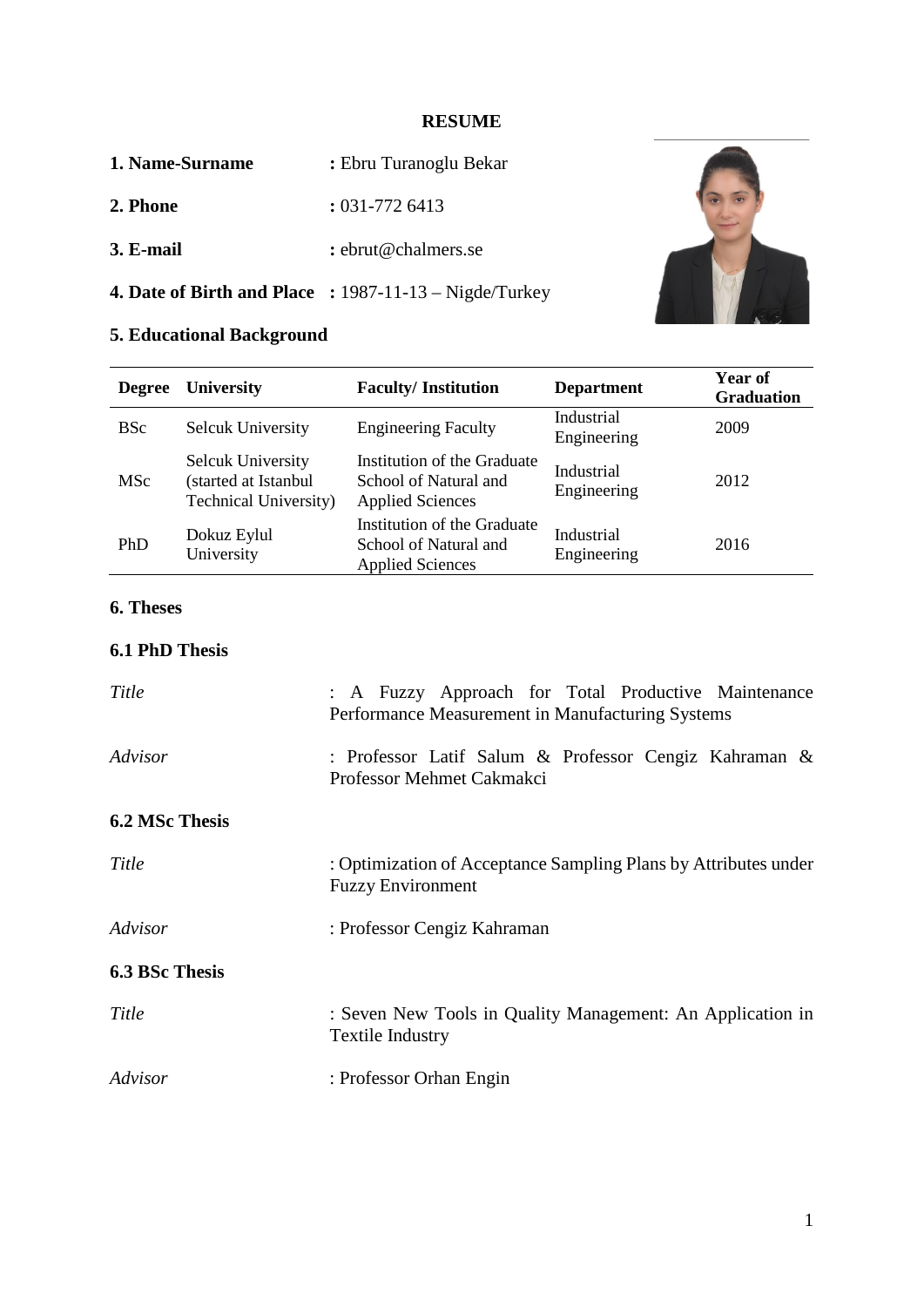# **7. Publications**

## **7.1 International Journal Papers (SCI, SCI-Expanded, SSCI, Indexed)**

- **1) Turanoglu Bekar E**., Cakmakci, M., & Kahraman, C., 2017, Using Adaptive Neuro-Fuzzy Inference System, Artificial Neural Network and Response Surface Method to Optimize Overall Equipment Effectiveness for An Automotive Supplier Company, *Journal of Multiple-Valued Logic and Soft Computing*, 28(4-5): 375-407 **(SCI-Expanded)**.
- **2)** Kahraman, C., Suder, A., & **Turanoglu Bekar E**., 2016, Fuzzy Multiattribute Consumer Choice among Health Insurance Options, *Technological and Economic Development of Economy*, 22 (1): 1-20 **(SSCI)**.
- **3)** Ozlem Senvar, Gozde Ulutagay, & **Turanoglu Bekar E**., 2016, ANFIS Modeling for Forecasting Oil Consumption of Turkey, *Journal of Multiple-Valued Logic and Soft Computing*, 26 (6): 609-624 **(SCI-Expanded)**.
- **4) Turanoglu Bekar E**., Cakmakci, M., & Kahraman, C., 2016, Fuzzy COPRAS Method for Performance Measurement in Total Productive Maintenance: A Comparative Analysis, *Journal of Business Economics and Management*, 17 (5): 663-684 **(SSCI)**.
- **5) Turanoglu Bekar E**., Cakmakci, M., & Kahraman, C., 2015, An ANFIS Algorithm for Forecasting Overall Equipment Effectiveness Parameter in Total Productive Maintenance, *Journal of Multiple-Valued Logic and Soft Computing*, 25 (6): 535-554 (SCI-Expanded).
- **6)** Kahraman, C., Öztayşi, B., Uçal Sarı, İ., & **Turanoğlu, E**., 2014, Fuzzy Analytic Hierarchy Process with Interval Type-2 Fuzzy Sets, *Knowledge- Based Systems*, 59: 48-57 **(SCI)**.
- **7) Turanoglu, E**., Kaya, İ., & Kahraman, C., 2012, Fuzzy Acceptance Sampling and Characteristic Curves, *International Journal of Computational Intelligence Systems*, 5 (1): 13-29 **(SCI-Expanded)**.

# **7.2 International Refereed Journals**

- **1) Turanoglu Bekar, E**., Ulutagay, G., & Kantarcı Savas, S., 2016, Classification of Thyroid Disease by Using Data Mining Models: A Comparison of Decision Tree Algorithms, *Oxford Journal of Intelligent Decision and Data Science,* 2016 (2): 13-28.
- **2)** Senvar O., & **Turanoglu Bekar, E**., 2013, Forecasting Student Enrollments to Universities Through Trend Centrality-Based Fuzzy Time Series, *International Journal of Information, Business and Management*, 5 (4): 151-171.
- **3) Turanoğlu, E**., Senvar, O., & Kahraman, C., 2012, Oil Consumption Forecasting in Turkey Using Artificial Neural Networks, *International Journal of Energy Optimization and Engineering*, 1 (4): 89-105 **(ESCI)**.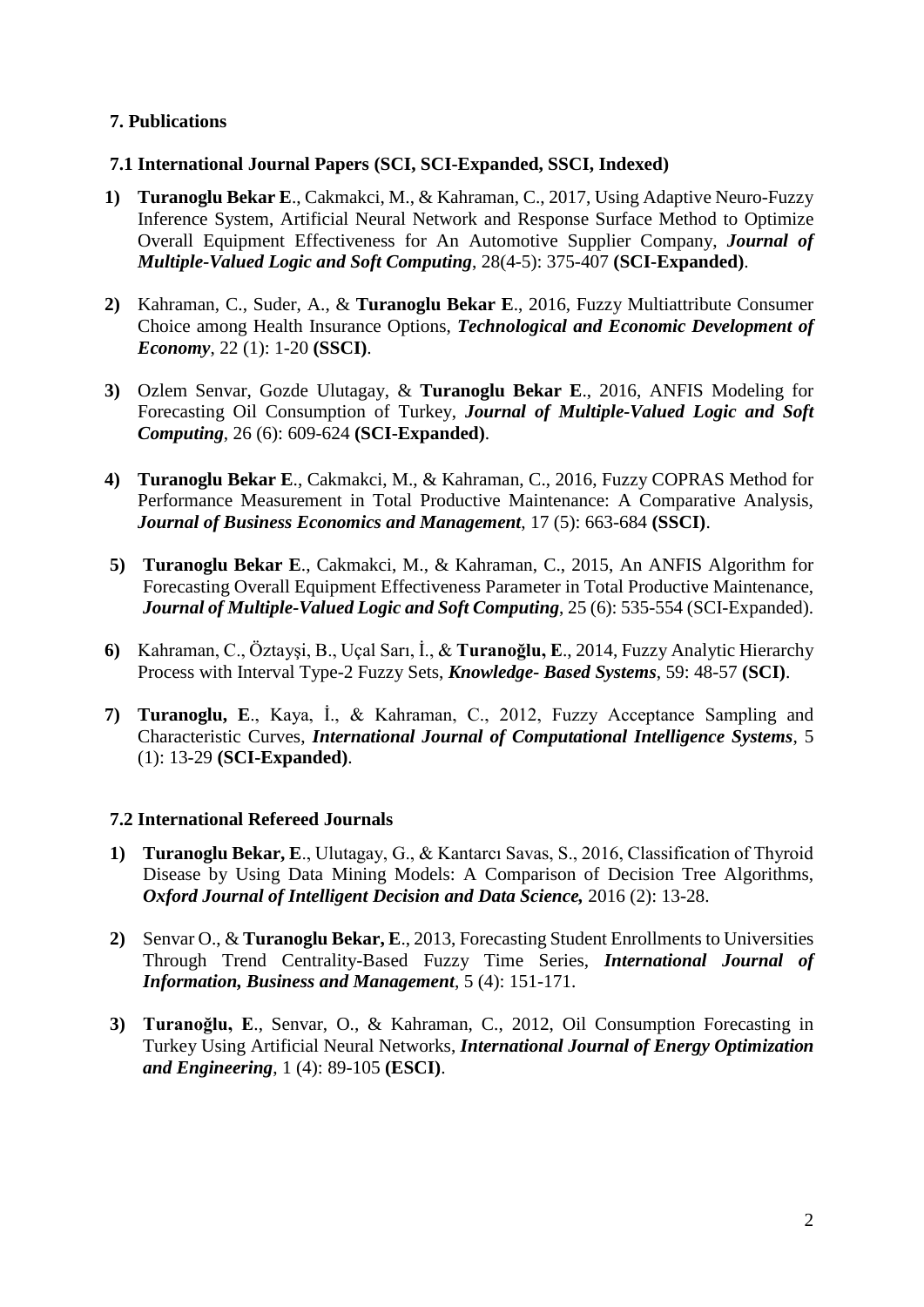## **7.3 Published Books / Chapters**

- **1)** Kahraman, C., **Turanoglu Bekar, E**., & Senvar, O., 2015, Intelligent Decision Making in Quality Management, Intelligent Systems Reference Library 97, Eds. Cengiz Kahraman & Seda Yanık, *Chapter: A Fuzzy Design of Single and Double Acceptance Sampling Plans*, Vol.97, pp. 179-211.
- **2)** Senvar, O., **Turanoglu, E**., & Kahraman, C., 2012, Meta-Heuristics Optimization Algorithms in Engineering, Business, Economics, and Finance, Ed. Pandian VASANT, *Chapter: Usage of Metaheuristics in Engineering: A Literature Review*, pp. 484-528.

# **7.4 International Conference Papers**

- **1) Turanoglu Bekar, E**., & Kahraman, C., 2016, Measuring Efficiency of Total Productive Maintenance (TPM) with Newly Developed Performance Measures using Fuzzy Data Envelopment Analysis, *The 24th World Congress on Engineering,* Proceedings Book, pp. 135-140, 29 June-1 July, London, United Kingdom.
- **1) Turanoğlu Bekar, E**., Çakmakçı, M., & Kahraman, C., 2015, Proposal of New Performance Measures & Total Productive Maintenance Performance Measurement under Fuzzy Environment, *4th International Fuzzy Systems Symposium (FUZZYSS'15)*, Proceedings Book, pp. 160-165, 5-6 November, Istanbul, Turkey.
- **2)** Yurtseven, M. K., Kozanoglu, O., **Turanoglu Bekar, E**., & Buchanan, W. W., 2014, Some educational issues in operations management and service systems, *Management of Engineering & Technology (PICMET 2014)*, Proceedings Book, pp. 1534-1540, 27-31 July, Kanazawa, Japan.
- **3)** Kantarcı, S., **Turanoğlu BEKAR, E**., & Ulutagay, G., 2013, A Comparison of Decision Tree Algorithms For The Classification of Thyroid Diagnosis, *7th International Conference on Soft Computing, Computing with Words and Perceptions in System Analysis, Decision and Control (ICSCCW 2013)*, Proceedings Book, pp. 142-148, 2-3 September, Izmir, Turkey.
- **4)** Senvar, O., Ulutagay, G., & **Turanoglu Bekar, E**., 2013, Forecasting Oil Consumption of Turkey Using Adaptive Neuro-Fuzzy Inference System (ANFIS), *4th International Conference on Risk Analysis and Crisis Response (RACR 2013)*, a printed book titled "Intelligent Systems and Decision Making for Risk Analysis and Crisis Response", pp. 375-381, 27-29 August, Istanbul, Turkey.
- **5) Turanoglu Bekar, E**., Cakmakci, M., & Kahraman, C., 2013, An ANFIS model for forecasting risk by Overall Equipment Effectiveness parameter in Total Productive Maintenance, *4th International Conference on Risk Analysis and Crisis Response (RACR 2013)*, a printed book titled "Intelligent Systems and Decision Making for Risk Analysis and Crisis Response", pp. 229-235, 27-29 August, Istanbul, Turkey.
- **6) Turanoglu Bekar, E**., & Cakmakci, M., 2013, A Fuzzy Approach for Total Quality Maintenance in Manufacturing Systems, *33. Yöneylem Araştırması ve Endüstri Mühendisliği Kongresi YAEM'2013-The International IIE (Institute of Industrial*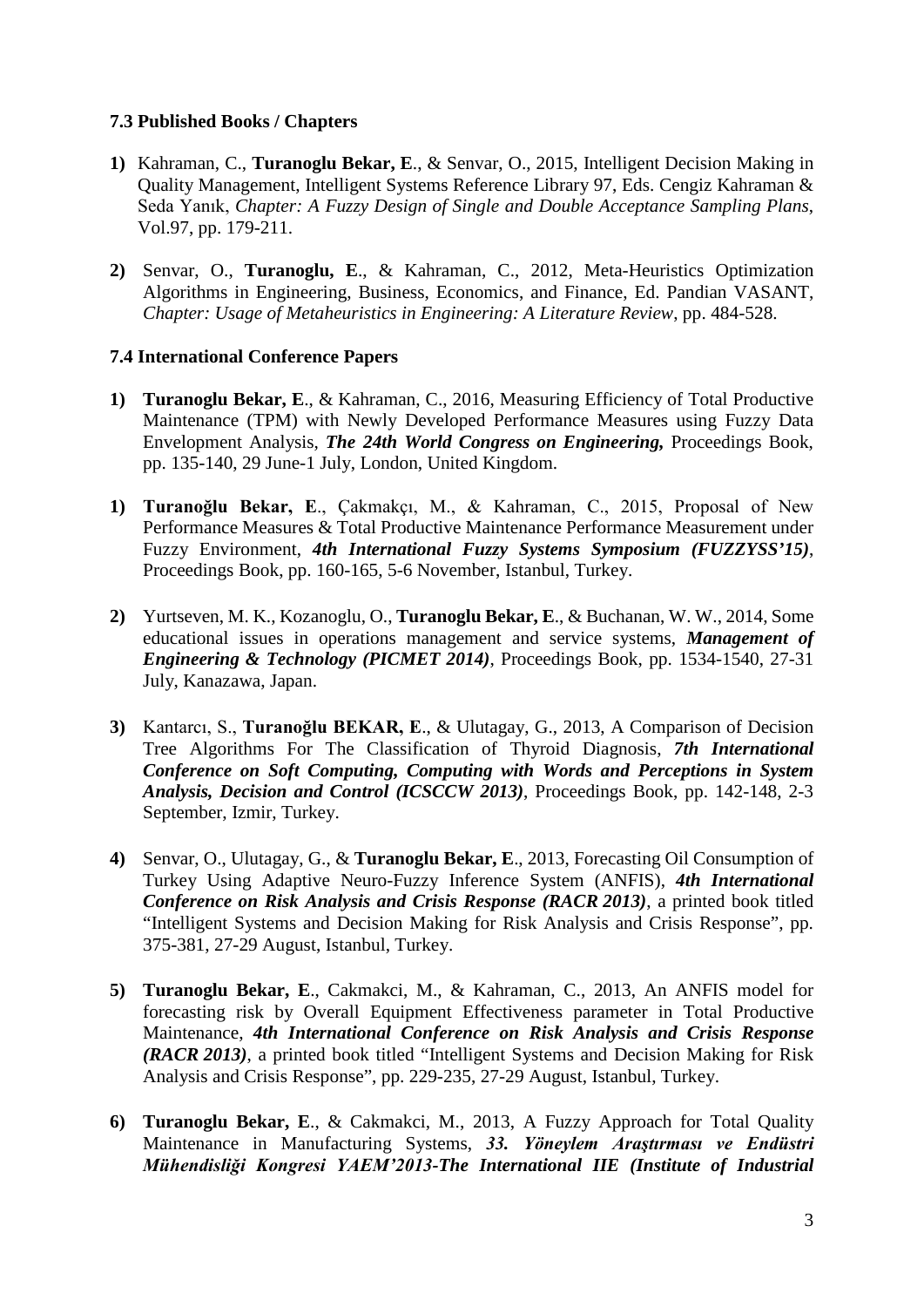*Engineers) Conference*, Abstract Proceedings Book, pp. 200, 26-28 June, Istanbul, Turkey.

- **7) Turanoglu Bekar, E**., & Cakmakci, M., 2013, An Adaptive Neuro-Fuzzy Inference System for Measurement of Total Productive Maintenance Effectiveness in Manufacturing Systems, *26th European Conference on Operational Research (EURO-INFORMS 2013)*, Abstract Proceedings Book, pp. 372, 1-4 July, Rome, Italy.
- **8)** Kahraman, C., Sarı, İ., & **Turanoğlu, E**., 2012, Fuzzy Analytic Hierarchy Process with Type II Fuzzy Sets, *The 10th International FLINS Conference on Uncertainty Modeling in Knowledge Engineering and Decision Making (FLINS 2012)*, Proceedings Book, pp. 201-206, 26-29 August, Istanbul, Turkey.
- **9) Turanoğlu, E**., & Kahraman, C., 2012, A Design for Sampling Plans by Attributes under Fuzzy Environment, *25th European Conference on Operational Conference (EURO 2012),* Abstract Proceedings Book, pp. 229, 8-11 July, Vilnius, Lithuania.
- **10) Turanoglu, E**., & Senvar, O., 2012, Forecasting Future Enrollments to Universities of North Cyprus through Trend Centrality Based on Fuzzy Time Series, *The 10th International FLINS Conference on Uncertainty Modeling in Knowledge Engineering and Decision Making (FLINS 2012)*, Proceedings Book, pp. 937-941, 26-29 August, Istanbul, Turkey.
- **11)** Kıran, M. S., **Turanoğlu, E**., & Özceylan, E**.,** 2011, Artificial Bee Colony Approach to Estimate CO2 Emission of Turkey, *41st International Conference on Computers & Industrial Engineering (CIE 41),* Proceedings Book, pp. 536-541, 23-26 October, Los Angeles, USA.
- **12) Turanoğlu, E**., Özceylan, E., & Kıran, M. S., 2011, Particle Swarm Optimization and Artificial Bee Colony Approaches to Optimize of Single Input-Output Fuzzy Membership Functions, *41st International Conference on Computers & Industrial Engineering (CIE 41),* Proceedings Book, pp. 542-547, 23-26 October, Los Angeles, USA.

### **7.5 National Conference Papers**

- **1) Turanoğlu Bekar, E**., & Çakmakçı, M., 2015, Development and Evaluation of Novel Performance Measures for Total Productive Maintenance under Fuzzy Environment, *35th National Congress on Operation Research and Industrial Engineering (YAEM'2015)*, Abstract Proceedings Book, pp. 20-21, 9-11 September, Middle East Technical University, Ankara, Turkey.
- **2) Turanoğlu Bekar, E**., & Çakmakçı M., 2014, Development of Novel Performance Measures for Total Productive Mainteanance based on Artificial Intelligence, *The Symposium on Production Research (UAS 2014)*, Proceedings Book, pp. 511-520, 3-5 September, Bahcesehir University, Istanbul, Turkey.
- **3) Turanoğlu, E.**, & Kahraman, C., 2012, Acceptance Sampling under Fuzziness, *32nd National Congress on Operation Research and Industrial Engineering (YAEM'2012)*, Abstract Proceedings Book, pp. 74, 20-22 June, Dogus, University, Istanbul, Turkey.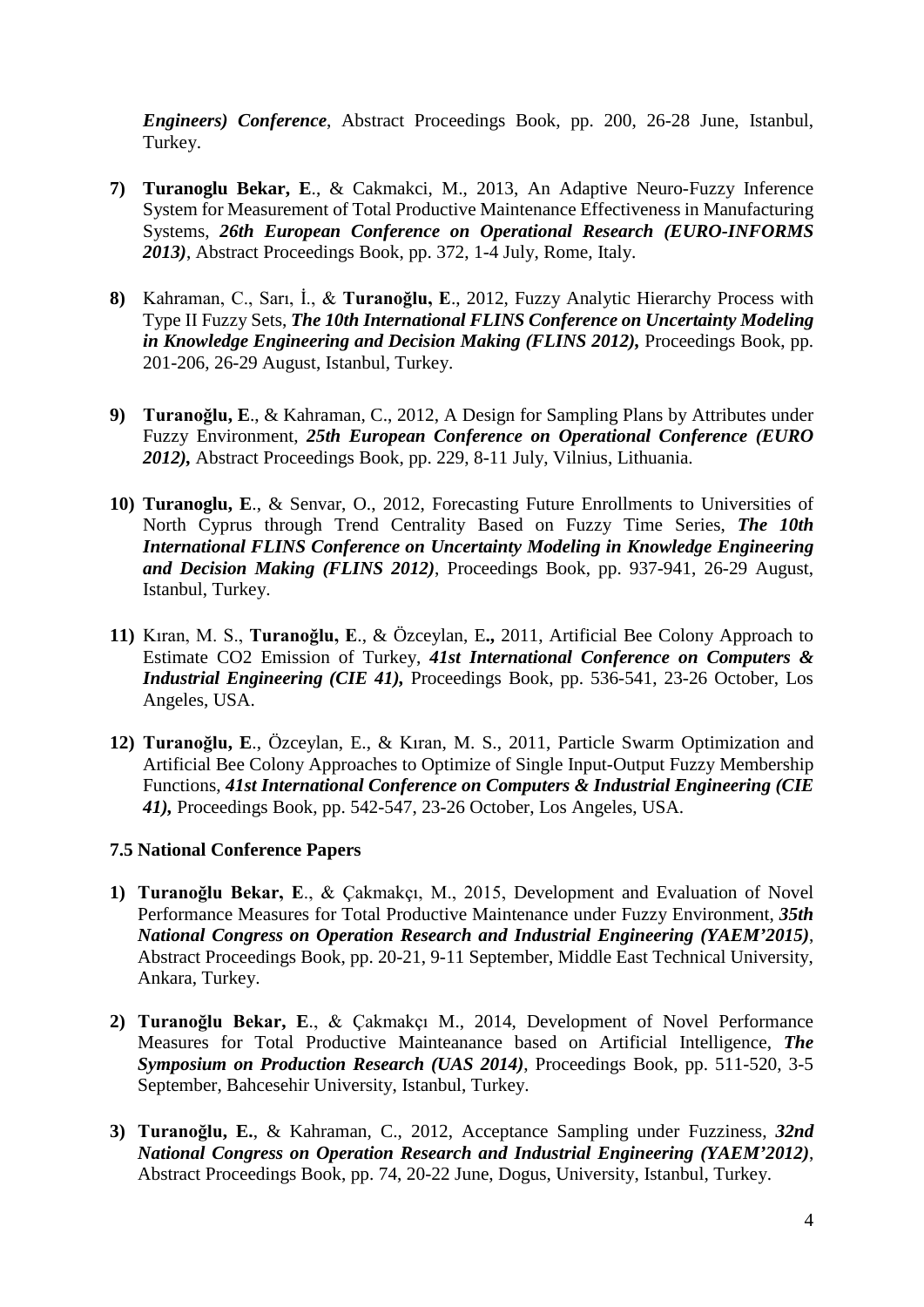**4)** Yaldız, M., & **Turanoğlu, E.**, 2010, Quality Tools and Techniques, *30rd National Congress on Operation Research and Industrial Engineering (YAEM'2010)*, Abstract Proceedings Book, pp. 298-299, 30 June-2 July, Sabanci University, Istanbul, Turkey.

#### **8. Academic Assignments**

| <b>Position</b>             | <b>University</b>                    | <b>Department</b>                                 | Year                  |
|-----------------------------|--------------------------------------|---------------------------------------------------|-----------------------|
| <b>Research Assistant</b>   | <b>Selcuk University</b>             | Department of Industrial<br>Engineering           | Feb 2010-Dec<br>2012  |
| <b>Research Assistant</b>   | Izmir University                     | Department of Industrial<br>Engineering           | Dec 2012-July<br>2016 |
| Post-Doctoral<br>Researcher | Chalmers University of<br>Technology | Department of Industrial<br>and Materials Science | May 2018-             |

#### **9. Research Interests**

- Artificial Intelligence
- Fuzzy Sets Theory
- Total Productive Maintenance
- Multi criteria Decision Making
- Statistical Quality Control
- Engineering Statistics
- Mathematical Modeling
- Forecasting

#### **10. Refereeing Activities / Journals**

- International Journal of Production Research
- Applied Soft Computing
- International Journal of Computational Intelligence Systems

### **11. Scholarships and Awards**

- Ranked 1st among the 2005-2009 academic year graduates of Selcuk University, Department of Industrial Engineering (Score: 94.63 / 100)
- The Scientific and Technological Research Council of Turkey (TUBITAK) National Scholarship Program for MSc Students (2009-2012)
- The Scientific and Technological Research Council of Turkey (TUBITAK) National Scholarship Program for PhD Students (2012-2016)
- *The 24th World Congress on Engineering-Selected Best Student Paper Award (2016)*

### **12. Certificates**

- ISO 9001:2008 Quality Management Systems (Internal Audit Certificate)
- NETSIS ERP Software Education Certificate